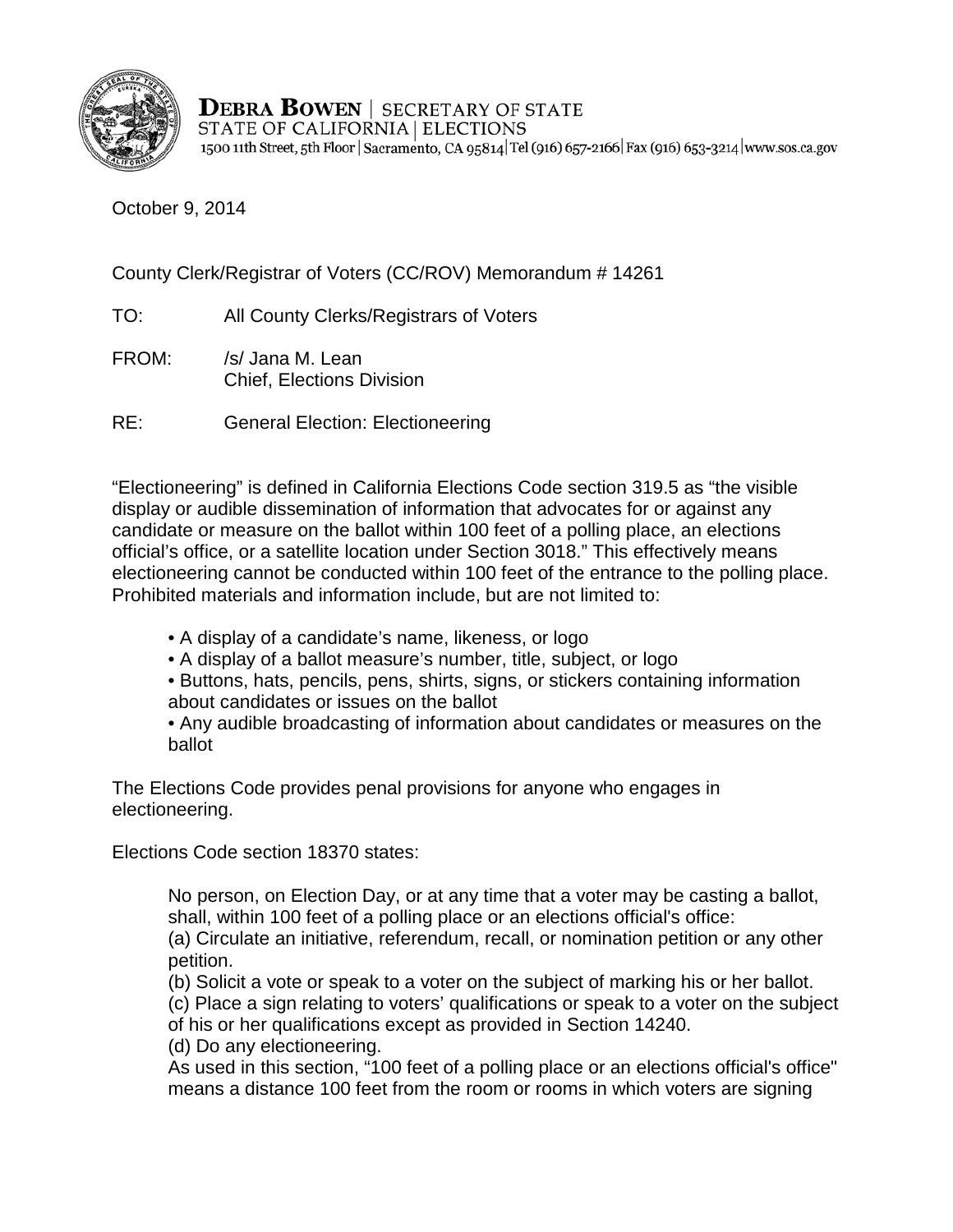CCROV # 14261 October 9, 2014 Page 2

> the roster and casting ballots. Any person who violates any of the provisions of this section is guilty of a misdemeanor.

Elections Code section 18541 states:

(a) No person shall, with the intent of dissuading another person from voting, within 100 feet of a polling place, do any of the following:

(1) Solicit a vote or speak to a voter on the subject of marking his or her ballot.

(2) Place a sign relating to voters' qualifications or speak to a voter on the subject of his or her qualifications except as provided in Section 14240.

(3) Photograph, videotape, or otherwise record a voter entering or exiting a polling place.

(b) Any violation of this section is punishable by imprisonment in a county jail for not more than 12 months, or in the state prison. Any person who conspires to violate this section is guilty of a felony.

(c) For purposes of this section, 100 feet means a distance of 100 feet from the room or rooms in which voters are signing the roster and casting ballots.

The Secretary of State's 2010 Poll Worker Training Standards, located at [www.sos.ca.gov/elections/poll-worker-training-standards/poll-worker-training-standards](http://elections.cdn.sos.ca.gov/poll-worker-training-standards/poll-worker-training-standards-final-031210.pdf)[final-031210.pdf,](http://elections.cdn.sos.ca.gov/poll-worker-training-standards/poll-worker-training-standards-final-031210.pdf) encourages county elections officials to ensure poll workers are trained on the issue of electioneering.

Poll workers must understand how to measure a 100-foot perimeter from a polling place (or request assistance from roving inspectors), what activities are prohibited within that perimeter, and what to do if they either see or hear about electioneering in or near their polling place.

Poll workers also need to be aware what types of materials are not allowed in the polling place and what to do, if, for example, a voter enters a polling place wearing a tshirt or button promoting or opposing a candidate or ballot measure.

With regard to exit polling:

The Secretary of State's office recommends advising news organizations and other pollsters to refrain from exit polling activities within at least 25 feet of a polling place.

The California Secretary of State's Voting Law Compliance Handbook is available at [http://www.sos.ca.gov/elections/voting-law-compliance/voting-law-compliance-2014.pdf](http://elections.cdn.sos.ca.gov/voting-law-compliance/voting-law-compliance-2014.pdf) and it provides information on this topic. Written in a "question-and-answer" format, the handbook contains the following recommendations to voters and others interested in the electoral process: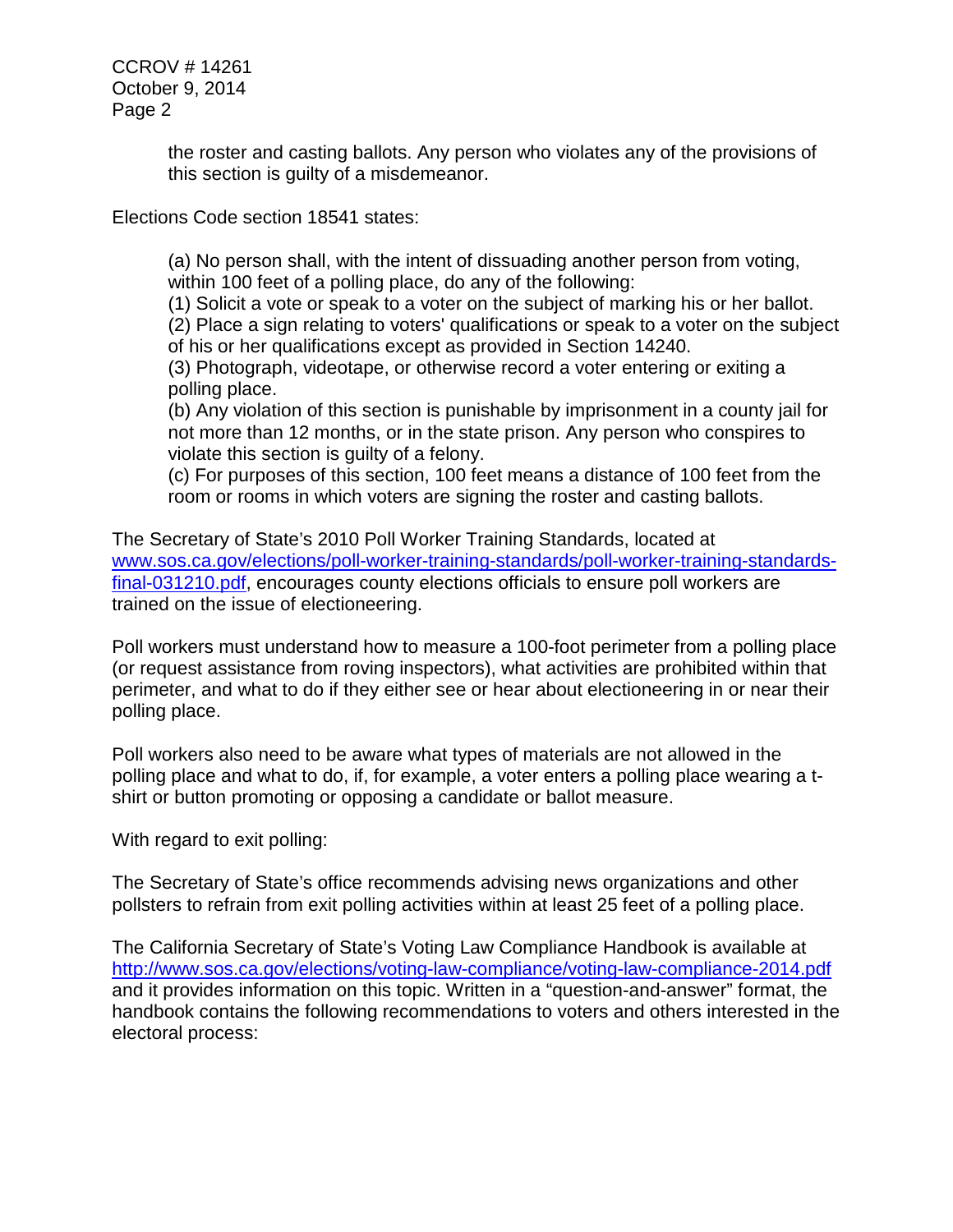CCROV # 14261 October 9, 2014 Page 3

## **When I went into my polling booth, I noticed a little pencil with a candidate's name on it urging voters to be sure and mark the box for him. Can they do that?**

No, it is illegal to have items with a candidate's name on them in the polling place. This constitutes electioneering and any electioneering must be conducted a minimum of 100 feet from the place where people are voting. Sometimes, a voter inadvertently leaves such materials in the voting booth. (EC §18370)

## **A lady working at my polling place last Election Day was wearing a T-shirt that said "Down with Liberals" on it. Can she wear that?**

Because such a t-shirt doesn't actually advocate voting for or against a particular candidate or measure, it's not considered electioneering. If the shirt had a statement for or against something or someone on the ballot, it would not be allowed within 100 feet of the polls. If the elections official is aware of the situation, he or she will likely request that the woman cover it up or change into something that does not cause the slightest appearance of partisanship. (EC §§18370, 18541, 18546)

This issue came before the Mendocino County Superior Court in 1998 in the case of *SPEAK UP!, et al. v. Marsha A. Young.* The plaintiff sought a preliminary injunction after Registrar of Voters Young deemed their attempt to wear buttons advocating for a particular candidate in the polling places constituted "electioneering" and was precluded by Elections Code section 18370. Elections Code section 319.5, which now defines "electioneering," was not added until 2009, so it was not available to the court in 1998. However, the 1998 court did a good job of framing the issues involved, denying the plaintiff's request for a preliminary injunction, writing in part:

"This 'thoughtful/quiet zone' where no further political bombardment can occur actually protects and safeguards even petitioners' own political free speech. Exercising one's right to vote to elect one's leaders and enact laws is the ultimate unrestricted political free speech. The temporary (five to ten minute) covering or removal of political buttons in the limited polling areas while voting is a very slight inconvenience necessary to safeguard a free and untainted electoral process. This protected right and process underlies and is interwoven with all other rights.

"While a political button without fighting words on its face may seem harmless or inconsequential to a strong or opinionated person, not every voter is difficult to influence and intimidate – even to leave a polling place without voting. Even the simplest button is a political statement which invites a response. Given the strong feelings surrounding most political votes, the response is not always peaceful. Without this 100 foot protective zone, it is a very short slide to walking, flashing, electronic sandwich boards and a return to 'political gang colors' and intimidation which hinder free elections.